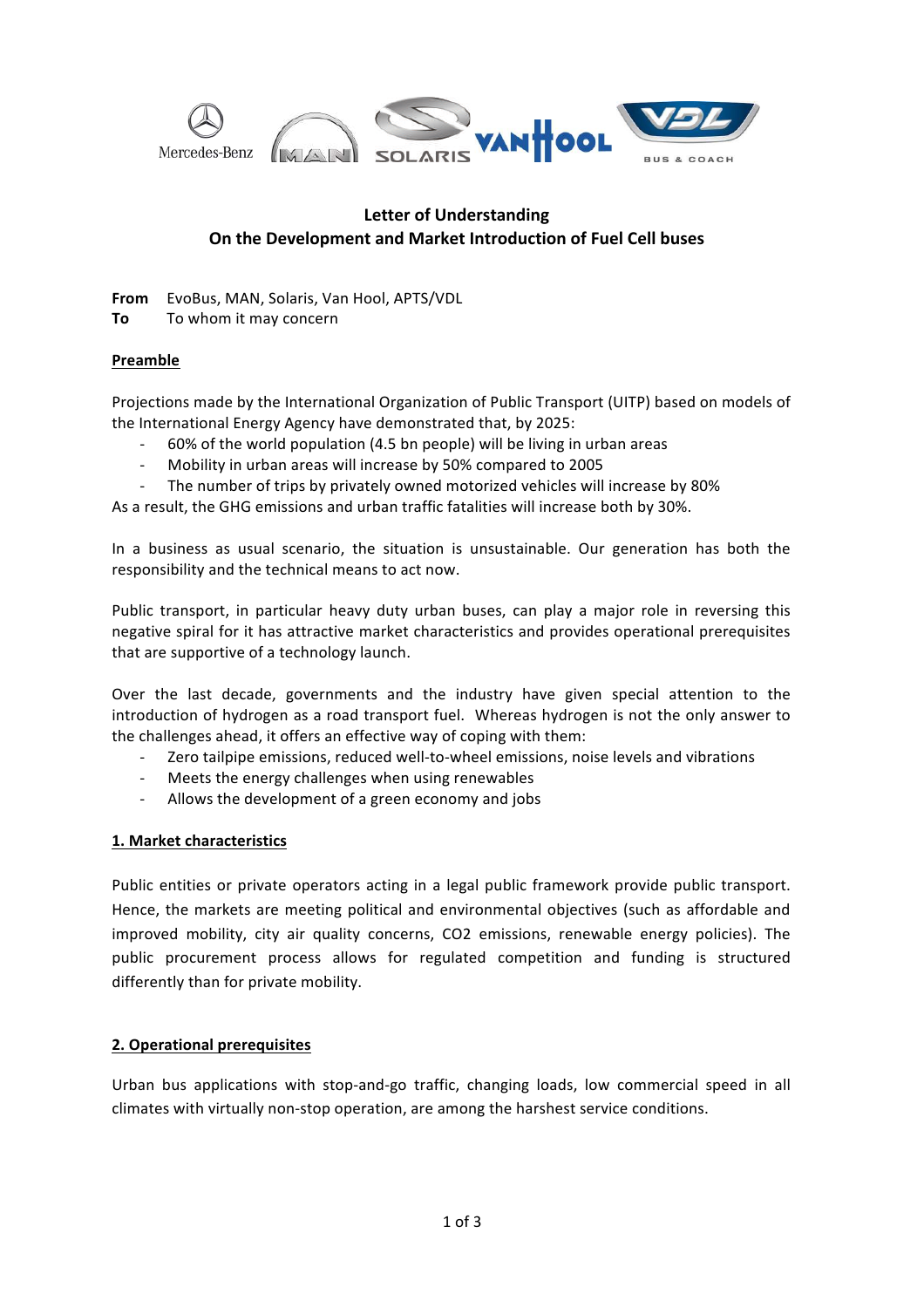Hence it is believed that this application will help further mature the technology, driving cost down while increasing durability and reliability of fuel cells.

Within this extreme application environment, a set of operational conditions are favorable:

- Only depot refueling stations are required as the buses resume their departing point at the end of the day;
- A controlled operating environment: skilled drivers and trained mechanics.

### **3. Development and Roll-out of Hybrid Fuel Cell Buses**

All signing Bus OEMs believe that a gradual and consistently growing number of fuel cell buses are required to reach the level of integration needed to make an impact.

Whether derived from automotive stacks or designs for heavy duty application, the hybrid fuel cell buses will, together with the latest battery technology, allow for the operational prerequisites of urban bus service: flexibility, operational range and reliability, at an acceptable premium and competitive to other zero local emission alternatives.

To achieve these goals, the signing bus OEMs anticipate that between 2017 and 2020 around 500  $-1000$  urban buses can be put in service. As the bus industry is diverse, it is expected that various models, ranging from 8 meters to 24 meters, will be developed to meet specific market and application requirements. Each OEM will make its own judgment to develop, demonstrate and offer standard mainstream and/or niche products in the above time frame.

The above target is expected to be subject to supportive EU, national and local policies and continued reduction of vital cost components, including:

- Continuing funding schemes (public and private)
- Impact of the new European Directive on Clean Fuels
- Cost of fuel (in particular the discrepancy between the kWh price of electricity and green hydrogen), the cost of the fuel cell and the cost of the battery

It is expected that by 2020, the products will be commercial to the point that the above volume is reached and the above conditions continue to develop favorably. This implies that the purchase cost of the bus compared to a standard diesel bus will need to be supported or compensated by the CO2 abatement cost and the cost of the other pollutants in accordance with the European Directive. 

The hydrogen refueling infrastructure should be put in place on a commercial basis, i.e. that the energy providers have their own programmes to develop, fund and implement the infrastructure based on each specific business case. Unlike private cars, the infrastructure and energy providers for urban bus application will know exactly what the fuel supply needs to be, at what cost it becomes competitive and are able to conclude multi-annual contracts with the operators.